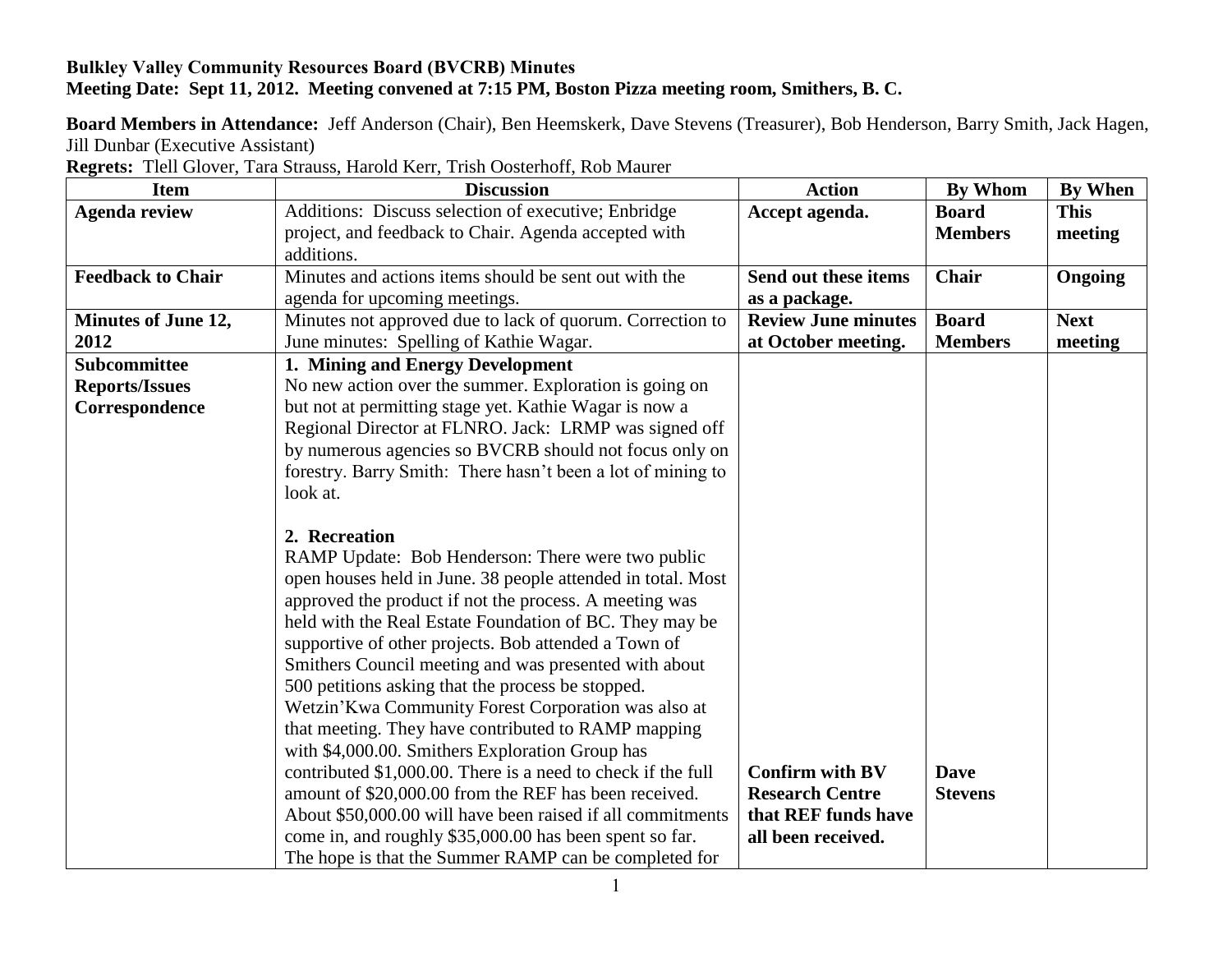| <b>Item</b>                                     | <b>Discussion</b>                                                                         | <b>Action</b>            | <b>By Whom</b>   | <b>By When</b> |
|-------------------------------------------------|-------------------------------------------------------------------------------------------|--------------------------|------------------|----------------|
|                                                 | under \$40,000.00. Bob received a request from                                            | <b>Contact Forest</b>    | <b>Barry</b>     |                |
|                                                 | Wetzin'Kwa for a letter of support for expansion which he                                 | <b>Service for their</b> | <b>Smith and</b> |                |
|                                                 | replied to as a member of the Board but not representing                                  | input on                 | <b>Jack</b>      |                |
|                                                 | the whole Board. Barry would not support this because                                     | Wetzin'Kwa               | Hagen            |                |
|                                                 | there could be impacts on other licensees.                                                | expansion; prepare a     |                  |                |
|                                                 | Bob: A new contract for Tom Chamberlin will be needed                                     | draft response to        |                  |                |
|                                                 | to complete the Summer RAMP report. The plan is to                                        | Wetzin'Kwa.              |                  |                |
|                                                 | finish it by the end of October. The Board will need to                                   |                          |                  |                |
|                                                 | discuss Winter RAMP timing and capacity. Barry:                                           |                          |                  |                |
|                                                 | Criticism of BVCRB mandate has not gone away.                                             |                          |                  |                |
|                                                 | Relationship building will be needed before winter RAMP                                   | Communicate              | <b>Jeff</b>      | <b>Next</b>    |
|                                                 | starts. Government sign-off will be needed to build trust.                                | intentions for Winter    | <b>Anderson</b>  | <b>Meeting</b> |
|                                                 | Tom, Jill and others should document "lessons learned"                                    | RAMP.                    | and Board        |                |
|                                                 | from Summer RAMP. Barry: The plan may not be a                                            |                          | members          |                |
|                                                 | consensus document – areas of dissention will need to be                                  |                          |                  |                |
|                                                 | recorded and we should discuss this with Kevin Eskelin                                    | <b>Contact Kevin</b>     | <b>Bob</b>       |                |
|                                                 | before we present the plan formally to government.                                        | <b>Eskelin re RAMP</b>   | Henderson        |                |
|                                                 |                                                                                           | finalization.            |                  |                |
| <b>Administration</b>                           | Ben Heemskerk: Ben is now Project Coordinator for                                         |                          |                  |                |
|                                                 | Cumulative Effects in this Region. This will be busy with a                               |                          |                  |                |
|                                                 | lot of travel time so it might be necessary for Ben to step                               |                          |                  |                |
|                                                 | away from the Board. He could work as Ministry liaison                                    |                          |                  |                |
|                                                 | however, and this has been discussed with government.                                     |                          |                  |                |
|                                                 | Ben will try to find a replacement candidate and provide                                  |                          |                  |                |
|                                                 | transition towards finishing the Summer RAMP.                                             | <b>Circulate action</b>  | <b>Jeff</b>      | <b>ASAP</b>    |
| <b>Subcommittee</b>                             | 3. Forestry, Range and Agriculture<br>PIR Field trip: Minutes and action items arose from | items from P.I.R.        | Anderson         |                |
| <b>Reports/Issues</b><br>Correspondence (con't) | discussions during the field trip and will be discussed at                                |                          |                  |                |
|                                                 | upcoming meetings.                                                                        | field trip.              |                  |                |
|                                                 | The Board needs a two year work plan to set priorities.                                   | <b>Finalize ToR and</b>  | <b>Board</b>     | Ongoing        |
|                                                 | Board Terms of Reference need to be finalized. Public                                     | include a work plan.     | members          |                |
|                                                 | feedback on the ToR is needed. Perhaps past Board                                         |                          |                  |                |
|                                                 | members could work on this.                                                               |                          |                  |                |
|                                                 |                                                                                           |                          |                  |                |
|                                                 | <b>4. LWBC Referrals and Land Tenures</b>                                                 |                          |                  |                |
|                                                 | The Board has previously decided to act strategically.                                    |                          |                  |                |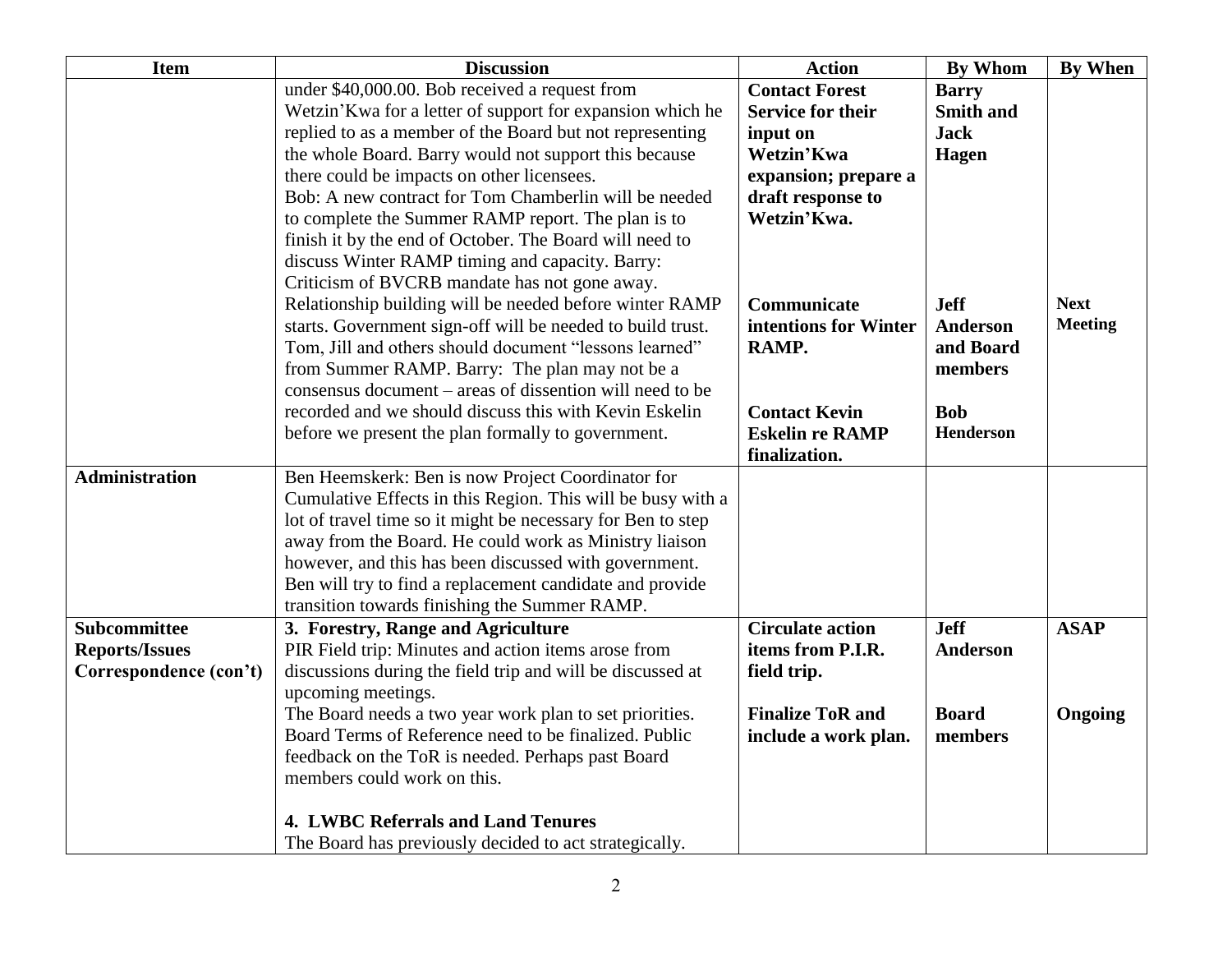| <b>Item</b>                                            | <b>Discussion</b>                                                                                                                                                                                                                                                                                                                                                                                                                                                                                                                                | <b>Action</b>                                                                                                               | <b>By Whom</b>                                            | By When |
|--------------------------------------------------------|--------------------------------------------------------------------------------------------------------------------------------------------------------------------------------------------------------------------------------------------------------------------------------------------------------------------------------------------------------------------------------------------------------------------------------------------------------------------------------------------------------------------------------------------------|-----------------------------------------------------------------------------------------------------------------------------|-----------------------------------------------------------|---------|
|                                                        | Dave Stevens: John Stevenson should be contacted to<br>inform him that the Board would like to receive referrals<br>but will respond only if there is objection to the<br>application. Barry: ToR could state that we only receive<br>and review referrals that might require board input.                                                                                                                                                                                                                                                       |                                                                                                                             |                                                           |         |
|                                                        | 5. Water and Fish: No update. Jeff to contact Ken<br>Rabnett.                                                                                                                                                                                                                                                                                                                                                                                                                                                                                    |                                                                                                                             |                                                           |         |
|                                                        | 6. Monitoring and Land Use Plans: Barry: Monitoring<br>is a key BVCRB activity and should be in the ToR.<br>Members need to know what the BWMT, government, and<br>P.I.R. are doing and get involved. Jeff: A State of the<br>LRMP report would be useful once ToR are in place.                                                                                                                                                                                                                                                                 |                                                                                                                             |                                                           |         |
| <b>Other business</b>                                  | <b>Board membership:</b> Barry: The process needs to be<br>formalized. A permanent subcommittee of previous Board<br>members should be in place since the replacement process<br>is constant. Jeff: This subcommittee could deal with<br>outreach as well.                                                                                                                                                                                                                                                                                       | <b>Circulate list of</b><br>previous Board<br>members.<br><b>Contact former</b><br>members asking for<br>their suggestions. | Jill<br><b>Dunbar</b>                                     |         |
| <b>Administration</b>                                  | Financial report: Dave Stevens: Board has just enough<br>funding to cover expenses for this year (admin fee,<br>website, Jill's time, annual dinner).                                                                                                                                                                                                                                                                                                                                                                                            | <b>Contact Jane Lloyd-</b><br>Smith re continuing<br>core funding for the<br><b>BVCRB.</b> Include<br>discussion of ToR.    | <b>Jeff</b><br>Anderson,<br><b>Dave</b><br><b>Stevens</b> |         |
|                                                        | Vice-chair selection: Discuss when more members are<br>present.                                                                                                                                                                                                                                                                                                                                                                                                                                                                                  |                                                                                                                             |                                                           |         |
| <b>Action items from the</b><br>June 12, 2012 meeting. | 1. Check orig RAMP budget for in-kind commitments. Ben Heemskerk. Carry Forward<br>2. Check with SEG about RAMP funding. DONE.<br>3. Collect RAMP draft public input for Table members. DONE.<br>4. Request that Kirsteen Laing put public contact email address on RAMP webpage. DONE.<br>5. Request printed copies of draft RAMP from Kevin Eskelin. DONE.<br>6. Place RAMP draft and maps at public access points around town. DONE.<br>7. Set date for field trip. DONE.<br>8. Invite Jevan Hanshard and Ecosystems rep to field trip. DONE. |                                                                                                                             |                                                           |         |